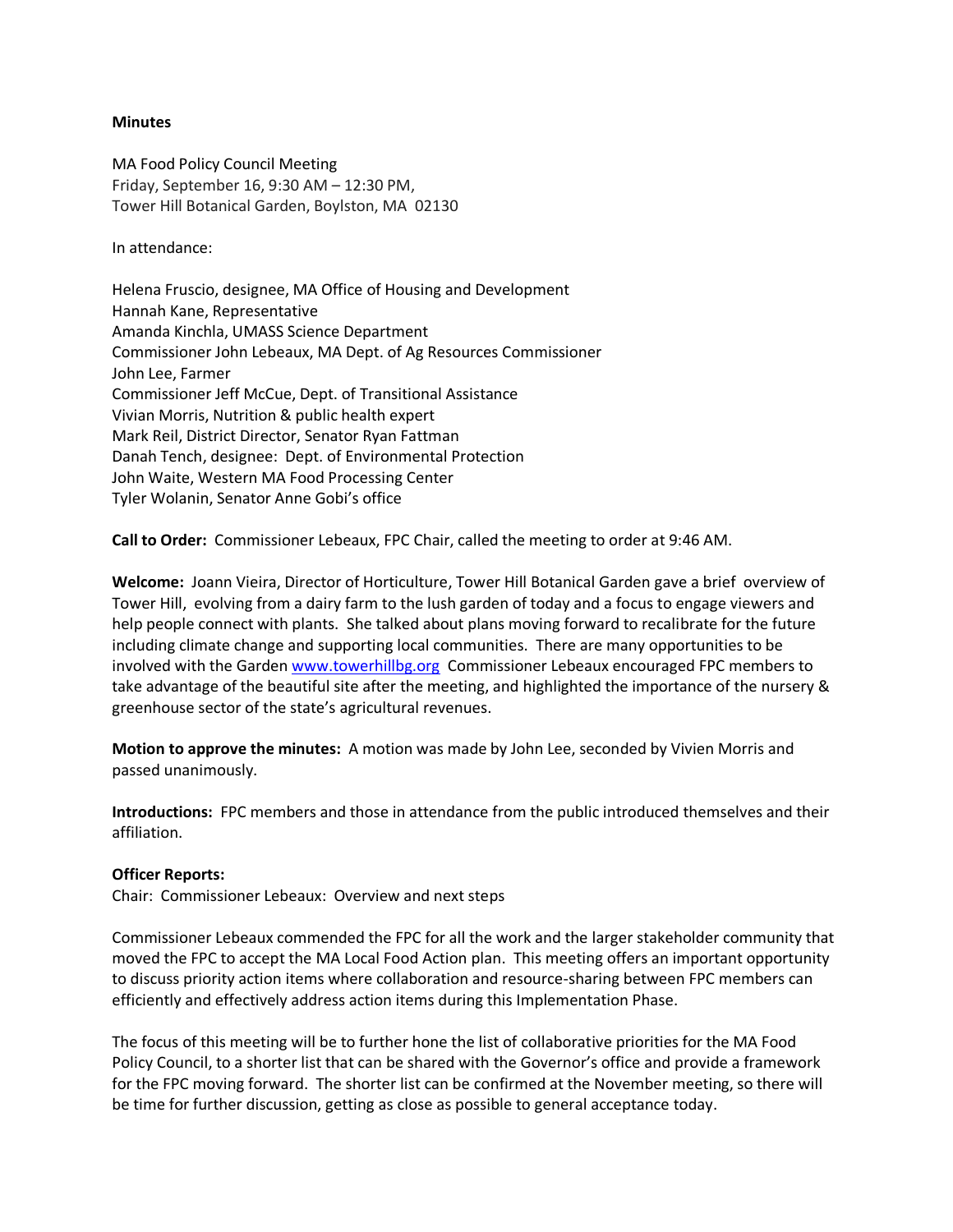He also stated interest in more clearly defining programming for the MA Food Policy Council moving forward. The FPC's purpose is clearly stated in the legislation that created this body, but how should that be translated into content for upcoming meetings and to support the Implementation phase of the MA Local Food Action Plan?

To get everyone thinking broadly of some of the possibilities and successes achieved by Food Policy Councils across the country, Emily Broad Leib, from Harvard Law School, Director of Food Law and Policy Clinic, was introduced to share some tangible accomplishments that may provide some inspiration.

# **Program**

Actions & Accomplishments of U.S. Food Policy Councils, Emily Broad Leib, Director, Food Law and Policy Clinic, Harvard Law School.

http://www.mass.gov/eea/agencies/agr/boards-commissions/food-policy-council.html *Look under "Reports" right hand column of the page for the full presentation.*

Question: Are non-government FPCs inclusive of government positions? Answer: It varies but having government more active helps in raising awareness of legislation. For example, the New York state FPC writes legislation, comments on budgets, and cosponsored bills with city council members, and makes recommendations to the Governor.

Question: What is crucial for staffing and support for a Council to be production? Answer: It's beneficial to have staff or to be able to partner with others to take on projects. All Councils reviewed had least a working group structure and working groups with a Council member for leadership.

There are more than 200 Councils in N. America. Emily offered to look into whether more are elected or appointed, and by whom.

Commissioner Lebeaux framed the discussion with the list that follows, based on the overarching goals summarized in letters sent to the Governor and General Court in July. He took the liberty of whittling down the list even more to six action items based on a broad collaborative range, so that all members of the Food Policy Council could naturally be engaged in several of the topics.

## **Old Business**

Facilitated discussion re: shared FPC action items, prioritizes. Winton Pitcoff, MA Food Systems Collaborative

The enabling legislation was reviewed, which focuses on making recommendations. The plan is broad but the legislation for the FPC is specific. "Shall" is the operative word. What's the best way to address the strengths of the FPC membership - what can the FPC do that no one else is doing? An important asset is the composition of the MA FPC and private partnership and many sectors represented. The FPC has the knowledge that the Plan represents engagement from 1,500 individuals- so it's clear there is a lot of buy in. What can the FPC do that no other group can, based on the cross sectors represented by the membership? How can the FPC support each agency member with "enlightened self interest" projects that support existing objectives? What does it mean to take on an issue and get buy in from each agency member - representing the FPC agenda in a much bigger agenda?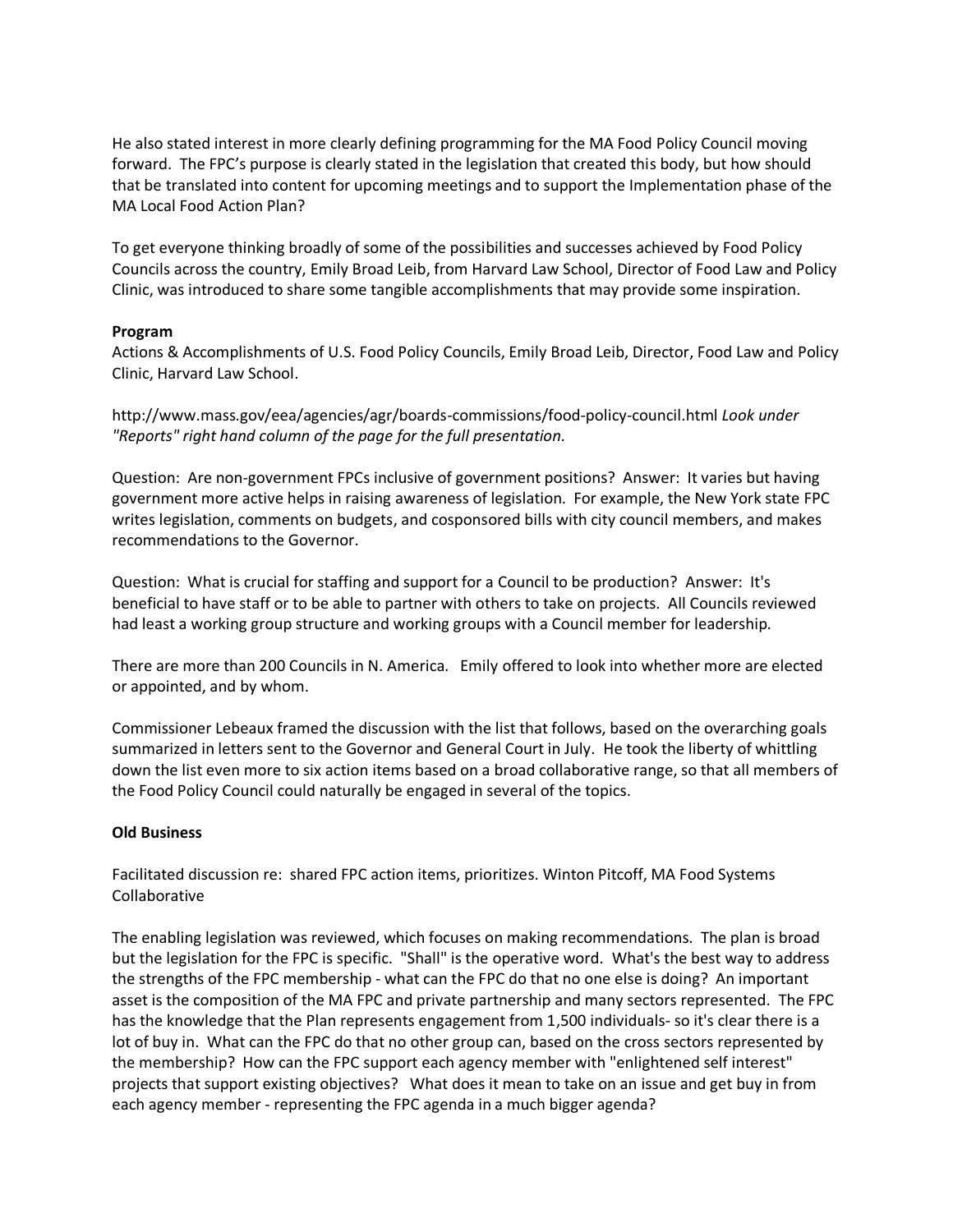### Discussion:

From a state agency perspective, the goals espoused in the plan are especially relevant where they intersect with current goals. It's an opportunity to integrate the FPC and an agency's mission. For example, there is strong opportunity in the area of poverty and food security to get research and data to align and forecast outcomes, pivotal for an agency's success. It's important to explore academic linkage to support where programs fit into priorities rather than anecdotal information when resources are scare in the state budget.

Capitalizing on existing strategies from the priority list to build order makes sense, opting for low hanging fruit and then building on that for a strategy and filling in the gaps.

There are about a dozen FPC's in the Massachusetts working on a variety of products. It would be interesting for the FPC to harmonize with these groups to be rowing the boat in the same direction. In some cases, local FPCs have adopted the MA Local Action Food Plan and are conducting both policy and programming work.

The outcome process identified by the MA Local Food Action Plan is important, including the mandate to review progress. Clarity is important for what's doable and measurable. It's important to include everyone who cares about food for broader mobilization.

What is preventing us from having success on the policy level? Look for what's in common and what are the gaps to find the greatest impact. Showing progress is important in this stage. Progress will look different for different for different topics.

FPC has already done a good job of shrinking down the priorities.

If the FPC can narrow down broad goals and layout some measureable objectives and activities to accomplish the goal, it sets up a good structure to guide the FPC and the stakeholders.

Consider two perspectives that meet in the middle. On the list of six topics, what are local FPCs doing? Consider three goals and several activities/action items.

Many FPC's work is proactive and some is reactive. It's good for the FPC to respond to current issues in a timely manner.

It may be possible to aggregate research, taking advantage of resources that this FPC doesn't have. Consider connecting a larger body with state and local FPCs.

A focus on structural issues doesn't make sense without picking topics.

Commissioner Lebeaux shared that this was a good transition to a discussion to work on a shorter list. After the MA Local Food Action Plan was accepted, the Governor's office reached out asking about priorities. The FPC moved quickly and shared Tier I priorities from FPC members. He has been asked to continue to winnow down the list. In anticipation of today's meeting, he developed a draft short list of priorities for the FPC to consider - six items that reflect the highest priorities of this body. He asked for all designees to make their best efforts to have the actual appointed members attend at the November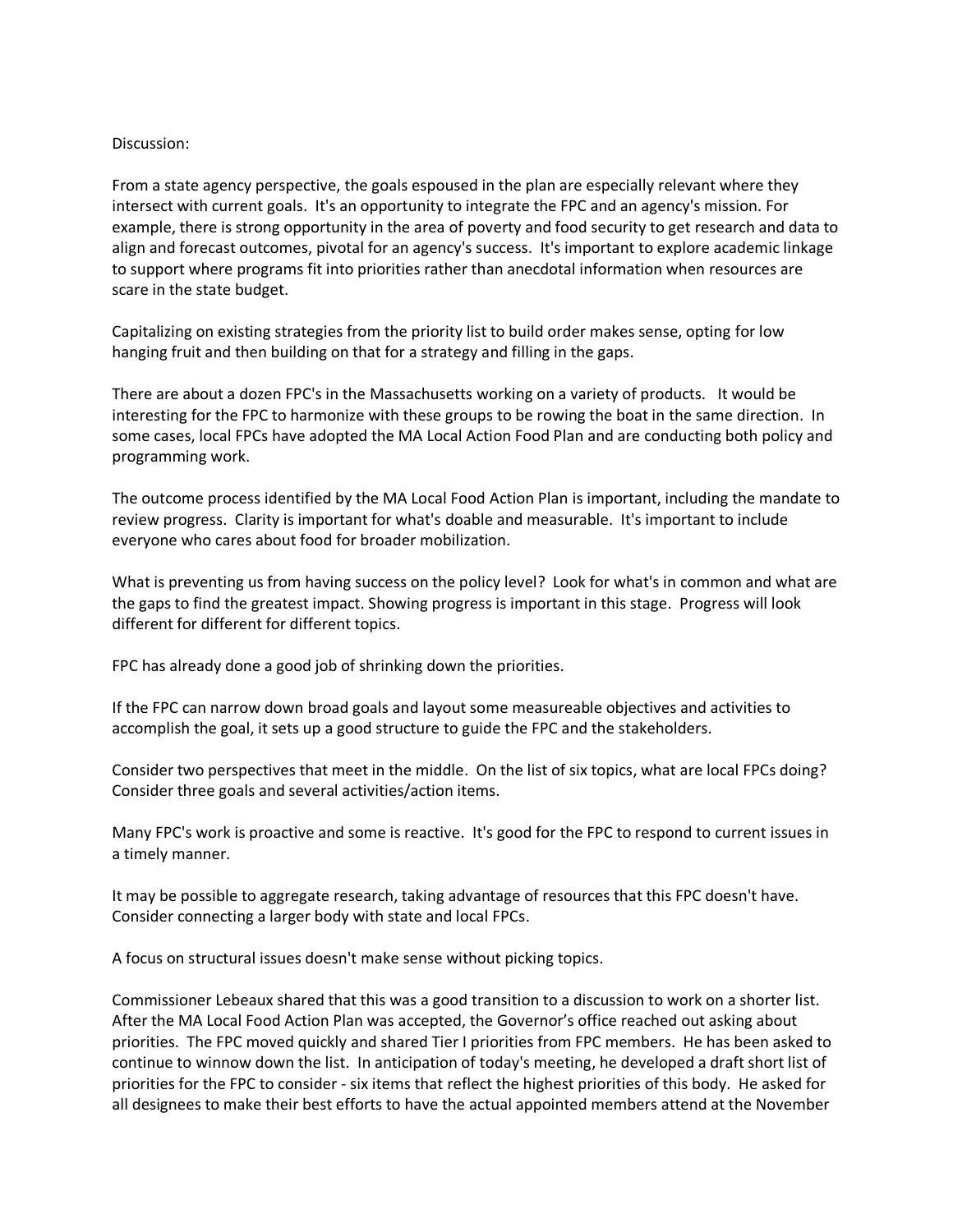meeting. November is important since the Commonwealth will start moving into the budgetary and legislation process - so the timing would be good. Missing the window would be a loss to make a compelling case and develop a course of action.

The Commissioner's goal/action item list follows.

1). Support programs that facilitate access to healthy foods for underserved communities with a focus to provide support to leverage the Department of Transitional Assistance's USDA/FINI grant award which will increase use of SNAP at farmers markets, farm stands, mobile markets, and for community supported agriculture (CSA) programs, providing fresh healthy food for low-income families, and increasing sales for Massachusetts farmers.

Discussion: This is an important cross sector example. MA is a leader but more can be done. There are many programs targeting this goal. Should the goal/action item be specific or broad? It would be useful for the FPC to report on progress being made on this topic. The FPC can be an amplifier for the broad goal as well as supporting programs. Suggest keeping a broad header, followed by more specificity with comments or relevant specific programs to be able to report on what's happening that's achieving these goals. The FPC can be a kind of aggregator to understand policy implications as a state and what needs to change, perhaps through a working group.

It's also an opportunity to link to larger policies. State agencies are already dealing with FY18 budget request documents, and have to organize a level of triage to understand program feasibility. Some things can be easily measured and strategically valued, for example, the \$1.2 B spending on SNAP is an economic engine with huge multipliers for economic impact.

Consider including some suggestions, for example, having meetings over the next year to dig into these in more detail, and choose two or three to focus on. In the upcoming Farm Bill discussions, SNAP is expected to be a big topic. Some states doubt the impact of SNAP.

Healthy retail messages in MA need to be amplified.

Local FPCs can provide feedback and describe their contributions to the MA Local Food Action Plan. For example, there are 19 Mass in Motion groups doing important food work.

Consider a graphic to visually demonstrate these goals that are integral to the entire food system.

2. Reduce food waste through state programs for farmers, restaurants, processors, and consumers with a focus to support the Commercial Food Waste Ban by developing policies and programs to divert food waste from landfills. Support donation programs, conversion of food waste to animal feed, composting, and the development of anaerobic digestion facilities.

This goal has national attention and there are may be potential funding sources. This is a priority for Senator Fattman and he plans to file relevant legislation. Every part of the plan has to do with food waste. Massachusetts innovative legislation, but some fine tuning could make it more effective. For example, more of the waste might be able to be donated prior to going to the landfill. Another example could be a review of the date coding that isn't necessarily related to food safety.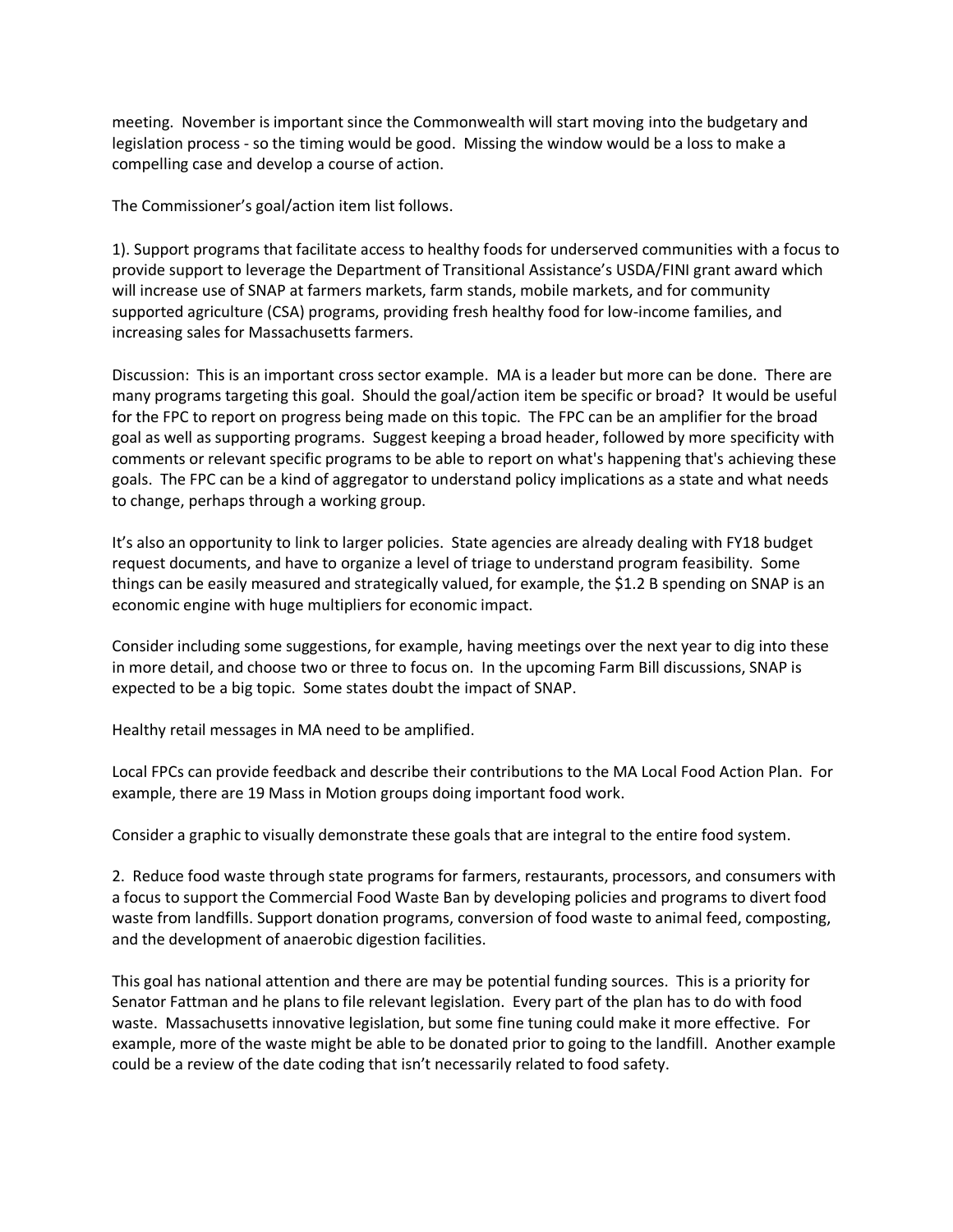3. Support regulatory policies and practices that allow farms and other food system businesses to thrive with a focus to develop circuit rider positions at regulatory agencies, so that their initial contact with food businesses is in a non-enforcement capacity, in an effort to aid in compliance.

Discussion: Farmers use associations to ask regulatory questions to be able to maintain anonymity and to be able to assist those who wish to act in a compliant manner. Farmers report challenges with certain board of health departments. It would be extremely helpful to have information to educate town and board re: best practices. The FPC could build programming around this topic. Circuit riders could interact with BOHs and university educators for consistency in regulations and training. This action item has a direct cost. There are multiple ways of addressing this topic such as communication through the 351 municipalities, sample bylaws, or help with regulations. This could be a case for a potential budget priority in the future.

4. Support and grow food system infrastructure, with a focus to better target opportunities for food processors and distributors around access to capital, incentives, and technical assistance though MassDevelopment and MOBD.

Discussion: Include processors to widen the scope as well as other agencies, private organizations, CDFIS, and universities, for example.

5. Support increased purchases of Massachusetts grown and produced foods, with a focus to increase purchase allowance for local foods for all State colleges, universities, daycare providers, and K-12 schools and increase funding for state agency and institutional local food procurement and develop standardized contract language for all State and municipal purchasers.

Discussion: What is preventing more purchases? The increased purchase allowance (10%) isn't an issue; it's the cost and logistics. It should be an incentive rather than an allowance. MA has a low purchase threshold (\$25,000) compared to other states. At the federal levels it's up to \$100,000 through informal bids. The language for the MA geographic preference could be clearer.

6. Support educational opportunities for farmers and other food system workers, with a focus to support Massachusetts higher education programs in the development and offering of appropriate curriculum to meet the needs of food system businesses.

Discussion: Higher education, extension programs and Vo Tech schools specifically should be included and highlighted. The EOHED has a Skills Capital Grant Program <http://www.mass.gov/hed/community/funding/massachusetts-skills-capital-grant-program.html> that the manufacturing sector (including food businesses) can apply to. The MA FPC can highlight existing programs that are supporting success.

#### Overall discussion:

Commissioner Lebeaux will have MDAR redraft the six action items for feedback. He emphasized the importance of this last chance to take advantage of the legislative agenda and the budgetary process.

There has been much conversation on how general or specific these should be. If the FPC is fortunate enough to gain some traction, individual members can assist for example, with precise legislative action or help develop costs for more specificity.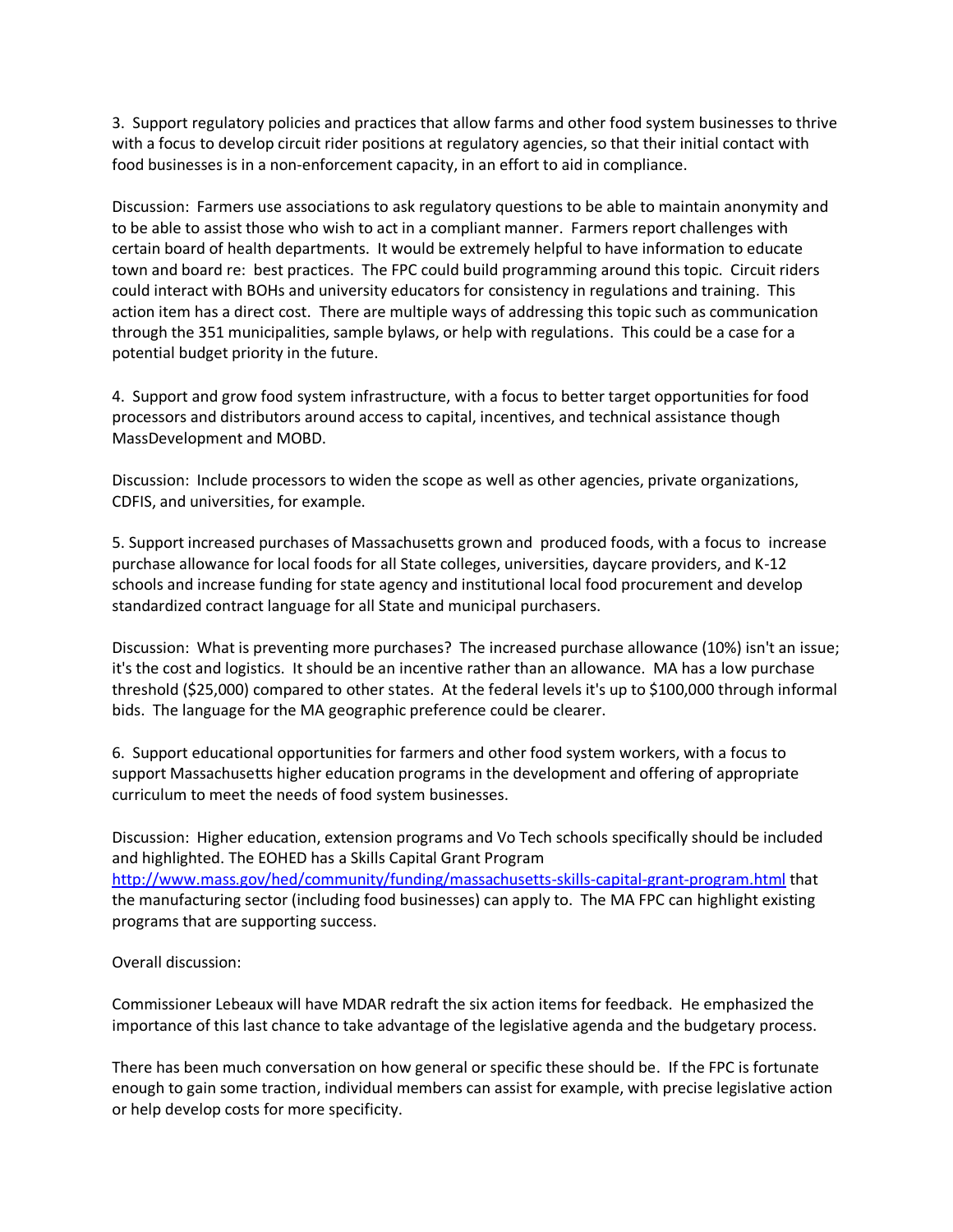The guidance from EEA for the goals was brevity. The FPC has created something brief that encompasses the entire plan - and that might help to set the direction of what the FPC does next. The November meeting will set the tone.

As has been summarized, Representative Kulik has been a stanch advocate of the plan and wanted priorities out as soon as possible in an open source model for any takers.

Recognizing the NGO's and the important role and well as trade groups is paramount.

As a possible roadmap moving forward, six meetings after November could each be adopted to a priority, with subject experts and FPC members presenting and discussing challenges and existing support. A summary of the outcomes could be available including recommendation for next steps.

Another model could focus on Food Policy Council programming around the recipients of the MA Food Ventures program either in separate meetings or complimentary to the six action items. (An announcement of the awardees is pending.)

#### **New Business**

MA Food Collaborative Survey update, Winton Pitcoff, MA Food Systems Collaborative

A survey of state programs that relate to the food systems is being conducted. Parameters were shared with a request for feedback, including other agencies that deal with food system topics.

### **Announcements**

Representative Kane was officially welcomed to the MA FPC by Commissioner Lebeaux. She shared that while growing up in Maine; she had an enormous garden and understood the importance of food. She's a big supporter of growers. She previously worked at Mass Dev and in her current legislative role, services on the public health and transportation committee.

There will be a 15th anniversary celebration of the Western MA Food Processing Center in Greenfield 11.18.16 http://www.fccdc.org/about-the-center

Upcoming FPC meetings:

Thursday, November 10, 9:30 AM – 12:30 PM, Boston State House, 24 Beacon St, Boston - Room 428

Friday, January 13, 2017, 9:30 AM – 12:30 PM, Massachusetts Division of Fisheries & Wildlife, 1 Rabbit Hill Road, Westborough

Rob Leshin was not able to attend but through email sent the following announcements:

The Community Eligibility Provision (CEP) is a meal service option for schools and school districts in lowincome areas. CEP allows the state's highest poverty schools and districts to serve breakfast and lunch at no cost to all enrolled students without the burden of collecting household applications. Instead, schools that adopt CEP are reimbursed using a formula based on the percentage of students participating in state assistance programs (SNAP, TANF and MassHealth). Last school year, 49 school districts participated covering over 200,000 high need students attending schools where lunch and